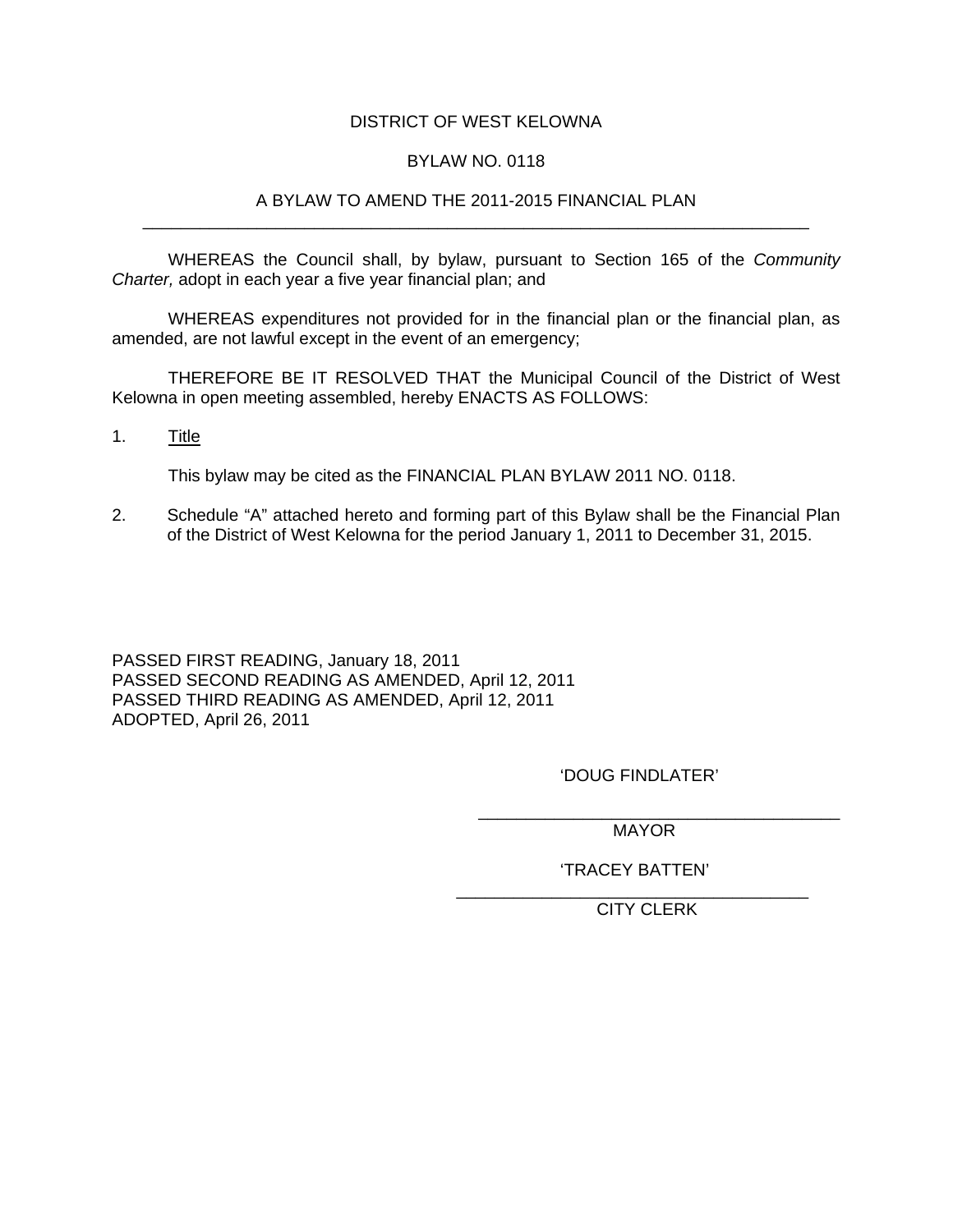# **Schedule "A"**

| District of West Kelowna 2011 - 2015 Financial Plan |            |                                                    |              |            |            |            |            |
|-----------------------------------------------------|------------|----------------------------------------------------|--------------|------------|------------|------------|------------|
|                                                     |            | <b>Consolidated Totals - Revenues Schedule "A'</b> |              |            |            |            |            |
|                                                     |            |                                                    |              |            |            |            |            |
| Description                                         |            | Forecast                                           | Requested    | Forecast   | Forecast   | Forecast   | Forecast   |
|                                                     |            | 2010                                               | 2011         | 2012       | 2013       | 2014       | 2015       |
| Property Taxes                                      | 21,388,321 | 22,300,421                                         | 23,861,450   | 25,531,753 | 27,318,973 | 29,231,299 |            |
| Property Tax Exemption                              |            | 218,337                                            | 454,851      | 463,948    | 473,227    | 482,692    | 492,345    |
| Trsf of 2007 Property Taxes from Province           |            |                                                    |              |            |            |            |            |
| <b>Utility Companies</b>                            |            | 376,971                                            | 421,572      | 430,003    | 438,604    | 447,376    | 456,323    |
|                                                     |            |                                                    |              |            |            |            |            |
| Local Improvements                                  |            |                                                    |              |            |            |            |            |
| Grants-in-Lieu                                      |            | 308                                                | 308          | 314        | 320        | 327        | 333        |
| Sales of Service                                    |            | 15,085,170                                         | 24,015,850   | 24,128,683 | 24,709,445 | 25,304,222 | 25,913,364 |
| Other Revenue from Own Sources                      |            | 2,546,145                                          | 2,213,248    | 2,257,513  | 2,302,663  | 2,348,716  | 2,395,691  |
| <b>Government Transfers</b>                         |            | 2,257,000                                          | 2,265,225    | 2,273,182  | 678,646    | 286,308    | 294,182    |
| <b>Government Grants</b>                            |            | 14,582,391                                         | 11,075,254   | 3,258,563  | 843,563    | 843,563    | 843,563    |
| Transfer from Own Reserves                          |            | 4,437,107                                          | 4,627,431    | 3,008,000  | 3,181,330  | 2,815,000  | 2,800,001  |
| Transfer from Sewer Utility                         |            |                                                    |              |            |            |            |            |
| Transfer from Water Utility                         |            |                                                    |              |            |            |            |            |
| Transfer from Surplus to fund Capital               |            |                                                    |              |            |            |            |            |
| <b>Transfers from Statutory Reserves</b>            |            |                                                    |              |            |            |            |            |
| Development Cost Charges                            |            | 531,258                                            |              | 420,000    | 420,000    | 20,000     |            |
| Equipment Replacement Fund                          |            | 776,700                                            | 1,027,200    | 166,000    | 805,000    | 150,000    |            |
| Capital Reserve                                     |            | 1,931,061                                          | 2,046,836    | 420,000    | 376,000    | 275,000    | 460,002    |
| Local Improvement Reserve                           |            |                                                    |              |            |            |            |            |
| Water Capital Reserve                               |            |                                                    |              |            |            |            |            |
| <b>Borrowing Proceeds</b>                           |            | 19,090,012                                         | 9,880,330    |            |            |            |            |
|                                                     |            |                                                    |              |            |            |            |            |
| Sub-total                                           |            | 83,220,781                                         | 80,328,525   | 60,687,657 | 59,760,551 | 60,292,177 | 62,887,104 |
| <b>Collections for Other Governments</b>            |            | 20,131,965                                         | 21, 153, 738 | 21,279,780 | 21,864,974 | 22,466,261 | 23,084,083 |
| <b>TOTAL REVENUES</b>                               |            | 103,352,746                                        | 101,482,263  | 81,967,437 | 81,625,525 | 82,758,438 | 85,971,187 |
|                                                     |            | =========                                          |              |            |            |            |            |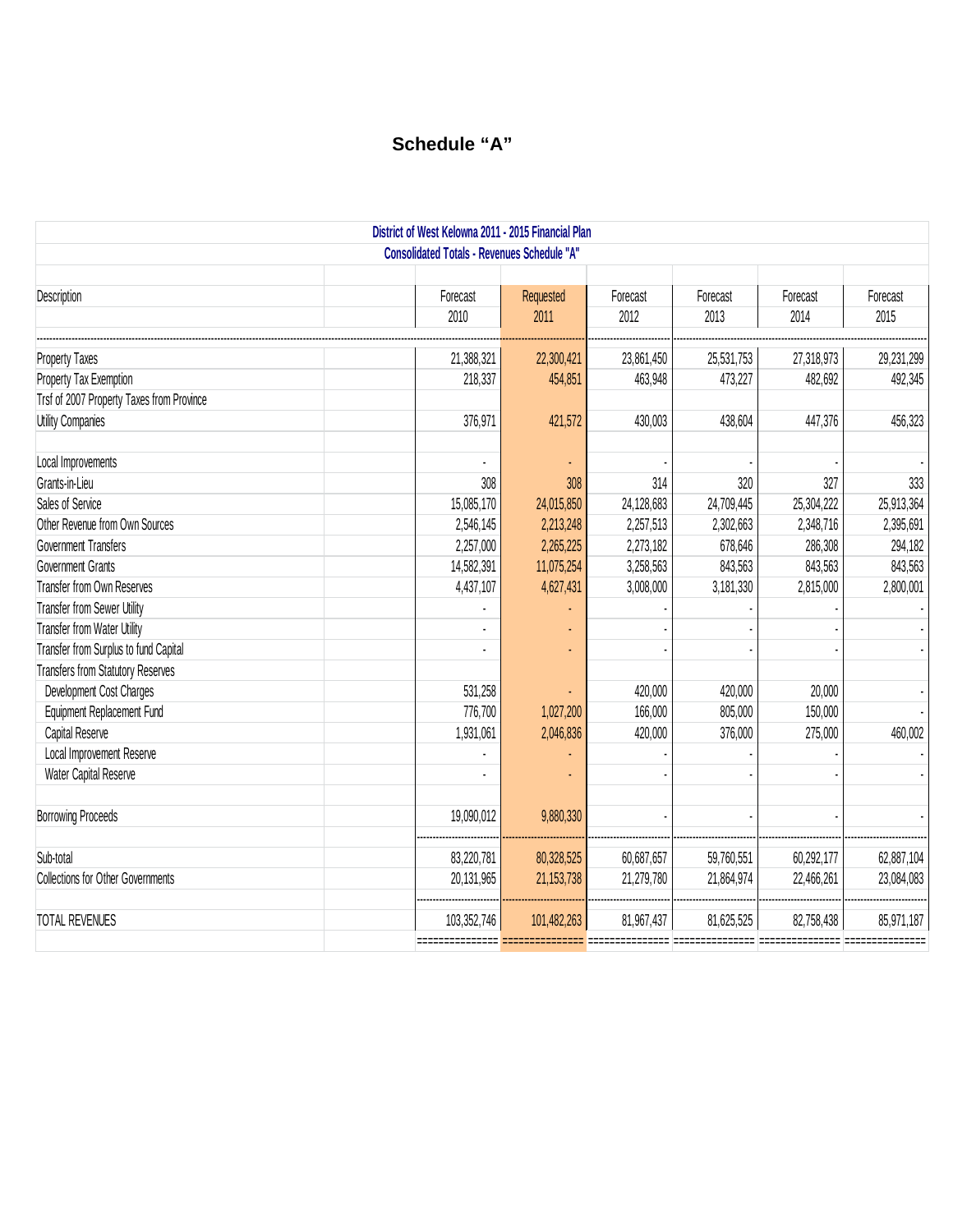|                                            | <b>Consolidated Expenditures</b> |                            |                         |                         |                         |                         |
|--------------------------------------------|----------------------------------|----------------------------|-------------------------|-------------------------|-------------------------|-------------------------|
|                                            | <b>Schedule "A" Continued</b>    |                            |                         |                         |                         |                         |
|                                            |                                  |                            |                         |                         |                         |                         |
|                                            | Forecast                         | Requested                  | Forecast                | Forecast                | Forecast                | Forecast                |
|                                            | 2010                             | 2011                       | 2012                    | 2013                    | 2014                    | 2015                    |
|                                            |                                  |                            |                         |                         |                         |                         |
| <b>Operating Expenditures</b>              |                                  |                            |                         |                         |                         |                         |
| <b>General Government Services</b>         | 6,103,074                        | 6,340,321                  | 6,268,378               | 6,515,400               | 6,693,885               | 6,877,279               |
| <b>Protective Services</b>                 | 9,336,829                        | 9,837,638                  | 10,097,395              | 11,071,007              | 11,672,406              | 11.985.147              |
| <b>Transportation Services</b>             | 5,756,578                        | 5,646,487                  | 5,838,989               | 6,099,021               | 6,266,744               | 6,438,882               |
| <b>Environmental Health Services</b>       | 3,126,611                        | 9,183,384                  | 8,935,429               | 10,209,609              | 10,490,745              | 10,779,022              |
| <b>Public Health Services</b>              | $\mathbf{r}$                     | 20,000                     | 20,550                  | 21,115                  | 21,696                  | 22,292                  |
| <b>Environmental Development Services</b>  | 2,522,035                        | 3,024,840                  | 2,745,589               | 2,471,028               | 2,538,389               | 2,608,152               |
| <b>Recreation &amp; Cultural Services</b>  | 5,164,713                        | 5,287,268                  | 5,274,046               | 5,418,395               | 5,566,714               | 5,719,111               |
| Interest & Principal - Municipal Debt      | 3,823,167                        | 6,447,564                  | 6,492,106               | 5,743,251               | 5,705,891               | 5,826,421               |
| <b>Other Financial Fees</b>                | 49,834                           | 51,204                     | 52,612                  | 54,059                  | 55,546                  | 57,073                  |
| <b>Transfer to Own Reserves</b>            | 4,223,395                        | 5,287,217                  | 4,998,217               | 3,590,046               | 3,980,061               | 4,318,067               |
| Transfer to Surplus                        |                                  |                            |                         |                         |                         |                         |
| Transfer to General Revenue Fund           |                                  |                            |                         |                         |                         | $\mathcal{L}$           |
| Transfer to Statutory Reserves             |                                  |                            |                         |                         |                         |                         |
| Development Cost Charges Fund              | 2,350,000                        | 600,000                    | 600,000                 | 600,000                 | 600,000                 | 600,000                 |
| Equipment Replacement Fund                 | 575,773                          | 574,842                    | 824,141                 | 648,609                 | 641,790                 | 846,487                 |
| Off-Street Parking Reserve Fund            |                                  |                            |                         |                         |                         |                         |
| Local Improvements Fund                    |                                  |                            |                         | $\blacksquare$          |                         |                         |
| Capital Reserve Fund                       | 1,575,771                        | 2,317,806                  | 3,042,488               | 2,040,251               | 2,288,830               | 3,026,291               |
| Available for supplemental budget requests |                                  |                            |                         |                         |                         |                         |
| Sewer Capital Reserve                      |                                  |                            |                         | ÷.                      |                         |                         |
| Water Capital Reserve                      | 235,842                          | 235,842                    | 483.717                 | 496.432                 | 509,483                 | 522,877                 |
|                                            |                                  |                            |                         |                         |                         |                         |
|                                            |                                  |                            |                         |                         |                         |                         |
| <b>Total Operating Expenditures</b>        | 44,843,623                       | 54,854,412                 | 55,673,657              | 54,978,221              | 57,032,177              | 59,627,101              |
| Capital Expenditures                       |                                  |                            |                         |                         |                         |                         |
| <b>General Government Services</b>         | 92,784                           | 105,785                    | 250,000                 | 200,000                 | 150,000                 | 150,000                 |
| <b>Protective Services</b>                 | 6,524,509                        | 899,029                    | 86,000                  | 750,000                 | 75,000                  | 75,000                  |
| <b>Transportation Services</b>             | 4,124,574                        | 3,890,107                  | 3,470,000               | 3,470,000               | 2,845,000               | 2,845,001               |
| <b>Environmental Health Services</b>       | 26,986,260                       | 19,880,736                 | 1,000,000               | $\blacksquare$          | ÷,                      | $\overline{2}$          |
| <b>Public Health Services</b>              |                                  |                            |                         |                         |                         |                         |
| <b>Recreation &amp; Cultural Services</b>  | 649,031                          | 698,454                    | 208,000                 | 362,330                 | 190,000                 | 190,000                 |
|                                            |                                  |                            |                         |                         |                         |                         |
| <b>Total Capital Expenditures</b>          |                                  |                            |                         |                         |                         |                         |
| Transfers to Other Governments             | 38,377,158                       | 25,474,111<br>21, 153, 738 | 5,014,000<br>21,279,780 | 4,782,330<br>21,864,974 | 3,260,000<br>22,466,261 | 3,260,003<br>23,084,083 |
|                                            | 20,131,965                       |                            |                         |                         |                         |                         |
| <b>TOTAL EXPENDITURES</b>                  | 103,352,746                      | 101,482,263                | 81,967,438              | 81,625,526              | 82,758,439              | 85,971,188              |
|                                            | ==========                       |                            |                         |                         |                         |                         |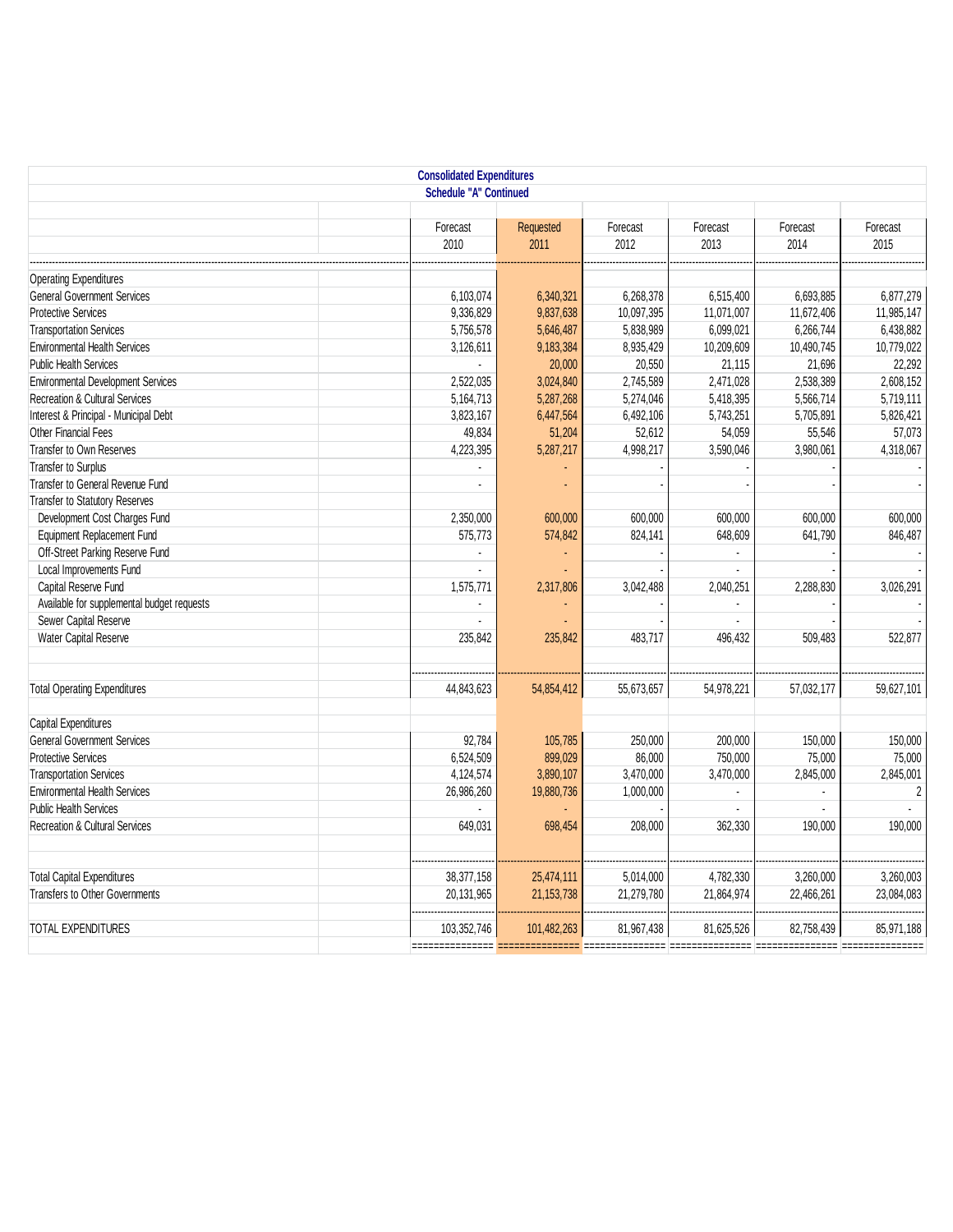| <b>District of West Kelowna</b> |                          |                          |                                 |             |                                  |                 |                     |  |
|---------------------------------|--------------------------|--------------------------|---------------------------------|-------------|----------------------------------|-----------------|---------------------|--|
| 2011 Property Taxes by Class    |                          |                          |                                 |             |                                  |                 |                     |  |
| <b>General Operating</b>        |                          |                          |                                 |             |                                  |                 |                     |  |
|                                 |                          |                          | <b>Schedule "A" Section "A"</b> |             |                                  |                 |                     |  |
|                                 |                          |                          |                                 |             |                                  |                 |                     |  |
| <b>PROPERTY CLASS</b>           | <b>Occurrences</b>       | 2011 Assessment<br>Value | <b>TOTAL VALUE</b>              | <b>MULT</b> | <b>Value incl Mult</b><br>Factor | <b>TAX RATE</b> | <b>TAX \$/CLASS</b> |  |
|                                 |                          |                          |                                 |             |                                  |                 |                     |  |
| <b>RESIDENTIAL</b>              | 12,793                   | 5,918,088,323            | 5,918,088,323                   | 1.00        | 5,918,088,323                    | 2.99716         | \$<br>17,737,434.08 |  |
| UTILITIES                       | 117                      | 2,943,401                | 2,943,401                       | 7.00        | 20,603,807                       | 20.98009        | \$<br>61,752.82     |  |
| SUPPORTIVE HOUSING              | $\blacksquare$           |                          |                                 | 1.00        | $\blacksquare$                   | 2.99716         | \$                  |  |
| <b>MAJOR INDUSTRY</b>           | 2                        | 14,654,000               | 14,654,000                      | 3.40        | 49,823,600                       | 10.19033        | \$<br>149,329.10    |  |
| <b>LIGHT INDUSTRY</b>           | 47                       | 75,910,600               | 75,910,600                      | 2.80        | 212,549,680                      | 8.39204         | \$<br>637,044.55    |  |
| <b>BUSINESS/OTHER</b>           | 410                      | 345,056,301              | 345,056,301                     | 2.45        | 845,387,937                      | 7.34303         | \$.<br>2,533,759.55 |  |
| <b>MANAGED FOREST</b>           | $\overline{\phantom{0}}$ | $\overline{\phantom{a}}$ | $\blacksquare$                  | 3.00        | ۰                                | 8.99147         | \$                  |  |
| <b>REC/NON-PROFIT</b>           | 54                       | 11,165,600               | 11,165,600                      | 1.00        | 11,165,600                       | 2.99716         | \$<br>33,465.05     |  |
| <b>FARM</b>                     | 172                      | 3,423,528                | 3,423,528                       | 1.00        | 3,423,528                        | 2.99716         | \$<br>10,260.85     |  |
| <b>TOTAL</b>                    | 13,595                   | 6,371,241,753            | 6.371.241.753                   |             | 7,061,042,475                    |                 | \$<br>21,163,046    |  |

| District of West Kelowna     |                    |                          |                                    |             |                                         |                 |                     |
|------------------------------|--------------------|--------------------------|------------------------------------|-------------|-----------------------------------------|-----------------|---------------------|
| 2011 Property Taxes by Class |                    |                          |                                    |             |                                         |                 |                     |
|                              |                    |                          | <b>General Operating - Library</b> |             |                                         |                 |                     |
|                              |                    |                          | <b>Schedule "A" Section "E"</b>    |             |                                         |                 |                     |
|                              |                    |                          |                                    |             |                                         |                 |                     |
| <b>PROPERTY CLASS</b>        | <b>Occurrences</b> | 2011 Assessment<br>Value | <b>TOTAL VALUE</b>                 | <b>MULT</b> | <b>Value incl Mult</b><br><b>Factor</b> | <b>TAX RATE</b> | <b>TAX \$/CLASS</b> |
|                              |                    |                          |                                    |             |                                         |                 |                     |
| <b>RESIDENTIAL</b>           | 12,793             | 5,918,088,323            | 5,918,088,323                      | 1.00        | 5,918,088,323                           | 0.16108         | \$<br>953,270.81    |
| <b>UTILITIES</b>             | 117                | 2,943,401                | 2,943,401                          | 7.00        | 20,603,807                              | 1.12754         | \$<br>3,318.81      |
| <b>SUPPORTIVE HOUSING</b>    |                    |                          |                                    | 1.00        | ۰                                       | 0.16108         | \$                  |
| <b>MAJOR INDUSTRY</b>        | 2                  | 14,654,000               | 14,654,000                         | 3.40        | 49,823,600                              | 0.54766         | \$<br>8,025.46      |
| <b>LIGHT INDUSTRY</b>        | 47                 | 75,910,600               | 75,910,600                         | 2.80        | 212,549,680                             | 0.45102         | \$<br>34,236.97     |
| <b>BUSINESS/OTHER</b>        | 410                | 345,056,301              | 345,056,301                        | 2.45        | 845,387,937                             | 0.39464         | \$<br>136,172.97    |
| <b>MANAGED FOREST</b>        |                    |                          |                                    | 3.00        | ٠                                       | 0.48323         | \$                  |
| <b>REC/NON-PROFIT</b>        | 54                 | 11,165,600               | 11,165,600                         | 1.00        | 11,165,600                              | 0.16108         | \$<br>1,798.53      |
| <b>FARM</b>                  | 172                | 3,423,528                | 3,423,528                          | 1.00        | 3,423,528                               | 0.16108         | \$<br>551.45        |
| <b>TOTAL</b>                 | 13,595             | 6,371,241,753            | 6,371,241,753                      |             | 7,061,042,475                           |                 | \$<br>1,137,375     |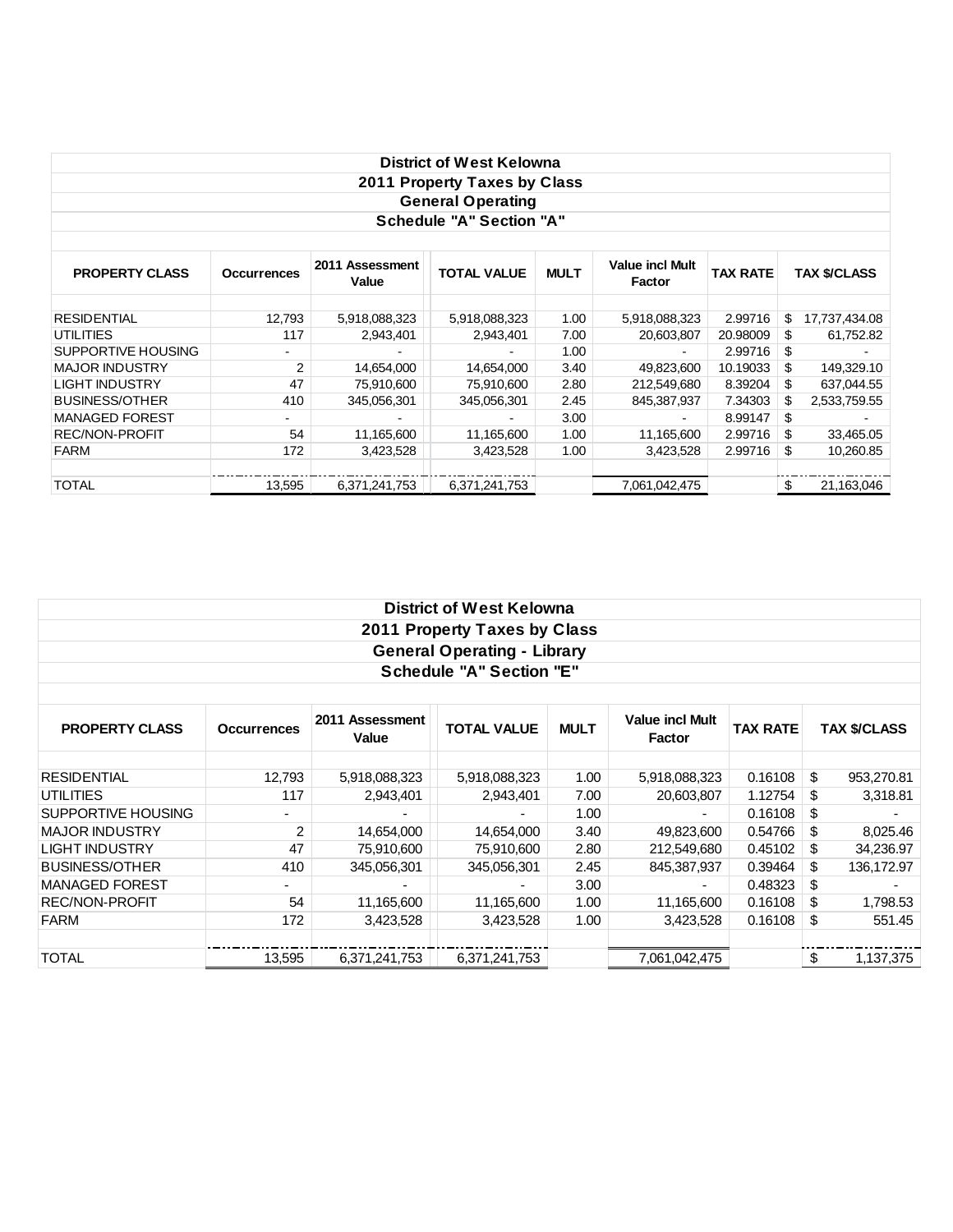#### **Included in the Financial Plan is:**

#### **List of Parcel Taxes Included in Budget**

| <b>RDCO</b><br>Sterile Insect Release<br>East Bound Trunk Sewer<br>Lakeview Trunk Sewer | \$16,884<br>21889<br>42,899 |
|-----------------------------------------------------------------------------------------|-----------------------------|
| <b>District of West Kelowna</b>                                                         |                             |
| Shamrock/Ensign Street Lights                                                           | \$2,968                     |
| <b>Brown Road Sidewalks</b>                                                             | 5,279                       |
| Mt. Boucherie #305 Sewer                                                                | 33,289                      |
| Glenrosa #103 Trunk                                                                     | 82,786                      |
| Mt. Boucherie #303                                                                      | 90,080                      |
| Gellatly #503                                                                           | 1,315                       |
| Glenrosa #101                                                                           | 273                         |
| Lakeview #603                                                                           | 471                         |
| Green Bay                                                                               | 15.105                      |

Taxation is a major revenue source for the General Fund and accounts for 27.96% of the 2011 total revenue estimated at \$80,328,525, excluding collection for other governments. Over the five-year period of the financial plan, the taxation requirement is estimated to increase annually by a growth factor of (2.00%) and an additional increase of 5.00%, which includes increase in cost of living and increase to reserves.

The current financial plan provides for \$22,300,421 to be generated from District of West Kelowna property tax base for General Government purposes.

The District has various policies that govern and affect the budget process and include:

- 1. Revenue Policy.
- 2. Surplus Funds Policy.
- 3. Debt Policy.
- 4. Reserve Fund Policy
- 5. Proportion of Taxes Allocated to Classes
- 6. Permissive Tax Exemptions
- 7. Development Cost Charges

#### **Revenue Policy**

The District will review fees/charges annually to ensure that they keep pace with changes in the cost-of-living as well as changes in the methods or levels of service delivery.

The District will actively pursue alternative revenue sources to help minimize property taxes.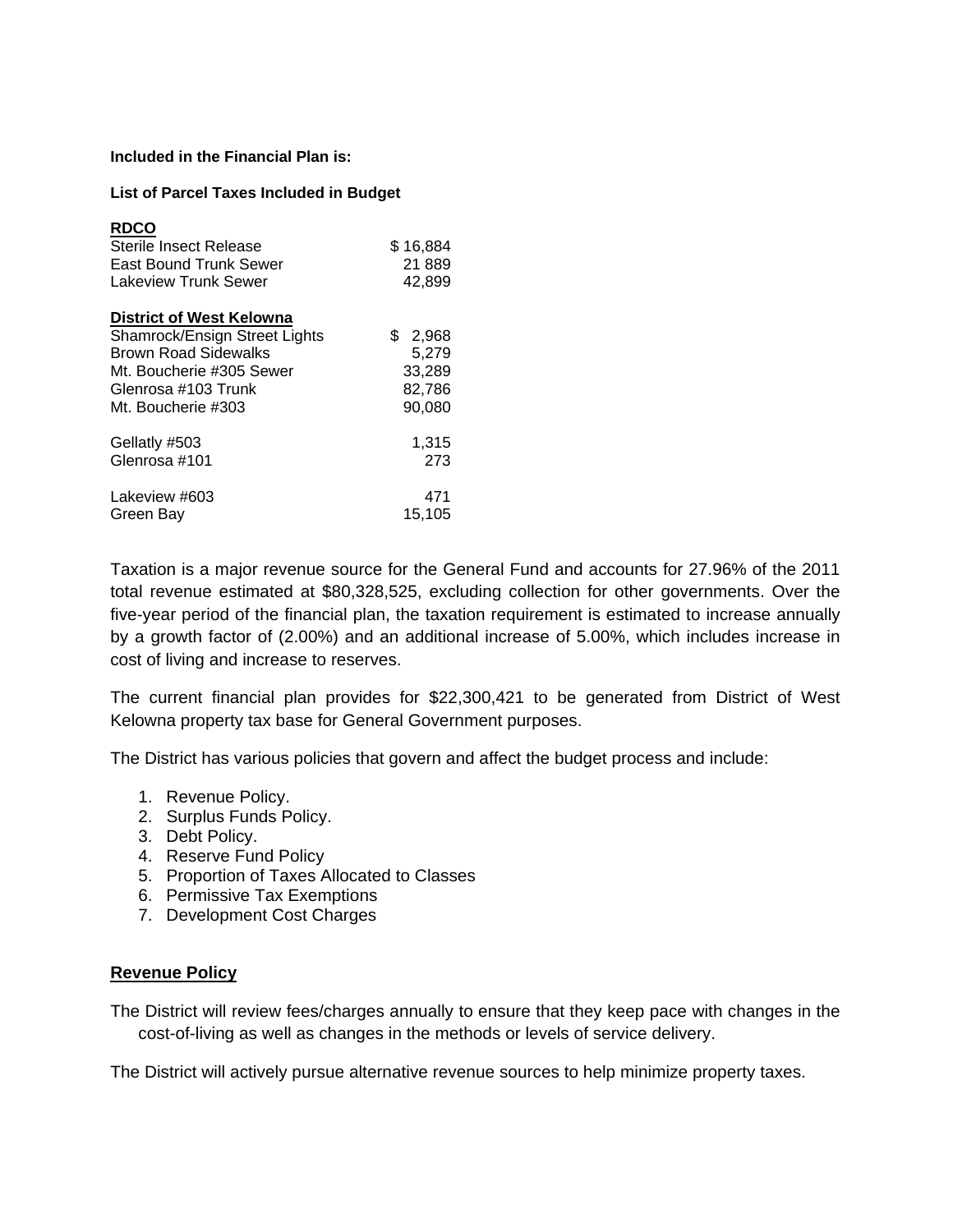- The District will consider market rates and charges levied by other public and private organizations for similar services in establishing rates, fees and charges.
- The District will establish cost recovery policies for fee-supported services. The Policies will consider whether the benefits received from the service are public and/or private.
- The District will establish cost recovery policies for services provided for other levels of government.
- General Revenues will not be dedicated for specific purposes, unless required by law or generally accepted accounting practices (GAAP).
- The District will develop and pursue new and creative partnerships with government, community institutions (churches, schools), and community groups as well as private and non-profit organizations to reduce costs and enhance service to the community.

## **Surplus Funds**

The *Community Charter* does not allow municipalities to plan an operating deficit (i.e. where expenditures exceed revenues). To ensure this situation does not occur, revenue projections are conservative and authorized expenditures are closely monitored. The combination of conservative revenue projections and controlled expenditures should produce a modest annual operating surplus.

Use of Surplus Funds

- a. Council will review options and provide direction to staff regarding the allocation of any operating surplus prior to completion of the budget process for the following year.
- b. To ensure the Accumulated Surplus is not excessive, the balance in the accumulated surplus account should not exceed a specific amount or guideline. The guideline is that Accumulated Surplus should not exceed 10% of the net operating budget.
- c. Accumulated Surplus funds above the 10% guideline shall be used to:
	- i. Fund capital expenditures or to increase reserves;
	- ii. Pay off capital debt, including internal borrowings;
	- iii. Stabilize City property tax and utility rate increases;
	- iv. Fund other items as Council deems appropriate.
- d. Staff will facilitate Council's review of the amount of Accumulated Surplus funds available on an annual basis.